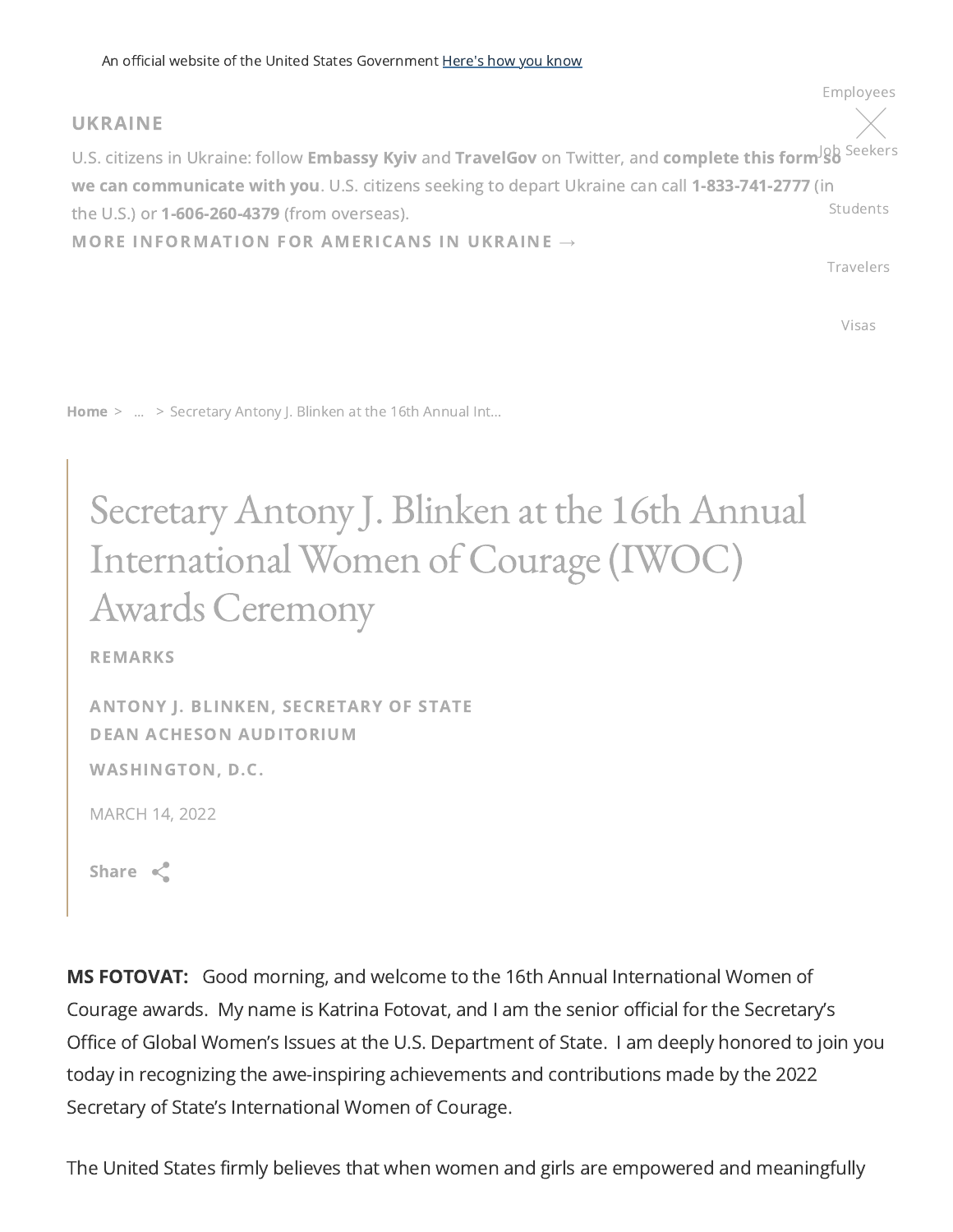participate in every sector of life, we are all safer, more prosperous, and secure. Rooted in this

longstanding belief, the Secretary's Office of Global Women's Issues is tasked with an important mandate: ensuring that the rights and empowerment of women and girls, in all their diversity, is integrated throughout U.S. foreign policy despite the existence of significant barriers, and especially this year with no short list of crises, from Ukraine to Afghanistan. Women and girls around the world have persisted in making massive strides in advancing human rights, gender equity and equality, peace and security, rule of law, accountability, and so much more.

For 16 years our office has proudly supported U.S. secretaries of state in recognizing more than 170 remarkable women representing over 80 countries as International Women of Courage. To this year's International Women of Courage awardees, I want to express my sincerest admiration and deepest appreciation for your tireless work and advocacy to advance the rights of women and girls in the face of serious risk and unforgettable sacrifice. Your courage, strength, and leadership are truly inspiring, and the United States is deeply committed and privileged to honor and support you, along with so many other brave women and girls determined to ensure that every person can live a dignified, secure, and fulfilling life.

Now it is my great honor to introduce Secretary of State Antony Blinken to the podium. Thank you. (Applause.)

**SECRETARY BLINKEN:** Thank you, and good morning, everyone, and good afternoon, good evening to those joining us from literally around the world, especially our honorees today. Kat, thank you so much for that introduction, but also and especially for the great work that everyone in the Office of Global Women's Issues does every single day to try to advance gender equity and equality around the world.

We're especially honored to be joined today by the First Lady of the United States, Dr. Jill Biden, who has been such a powerful advocate for women and girls for her entire career and is elevating these issues as our First Lady. Welcome. Thank you for being with us today.

And Ambassador Linda Thomas-Greenfield, representing the United States at the United Nations every day with skill, with integrity, with a powerful voice for these issues and virtually every other issue that is before the United Nations.

I also want to start by thanking several people for their leadership in this area: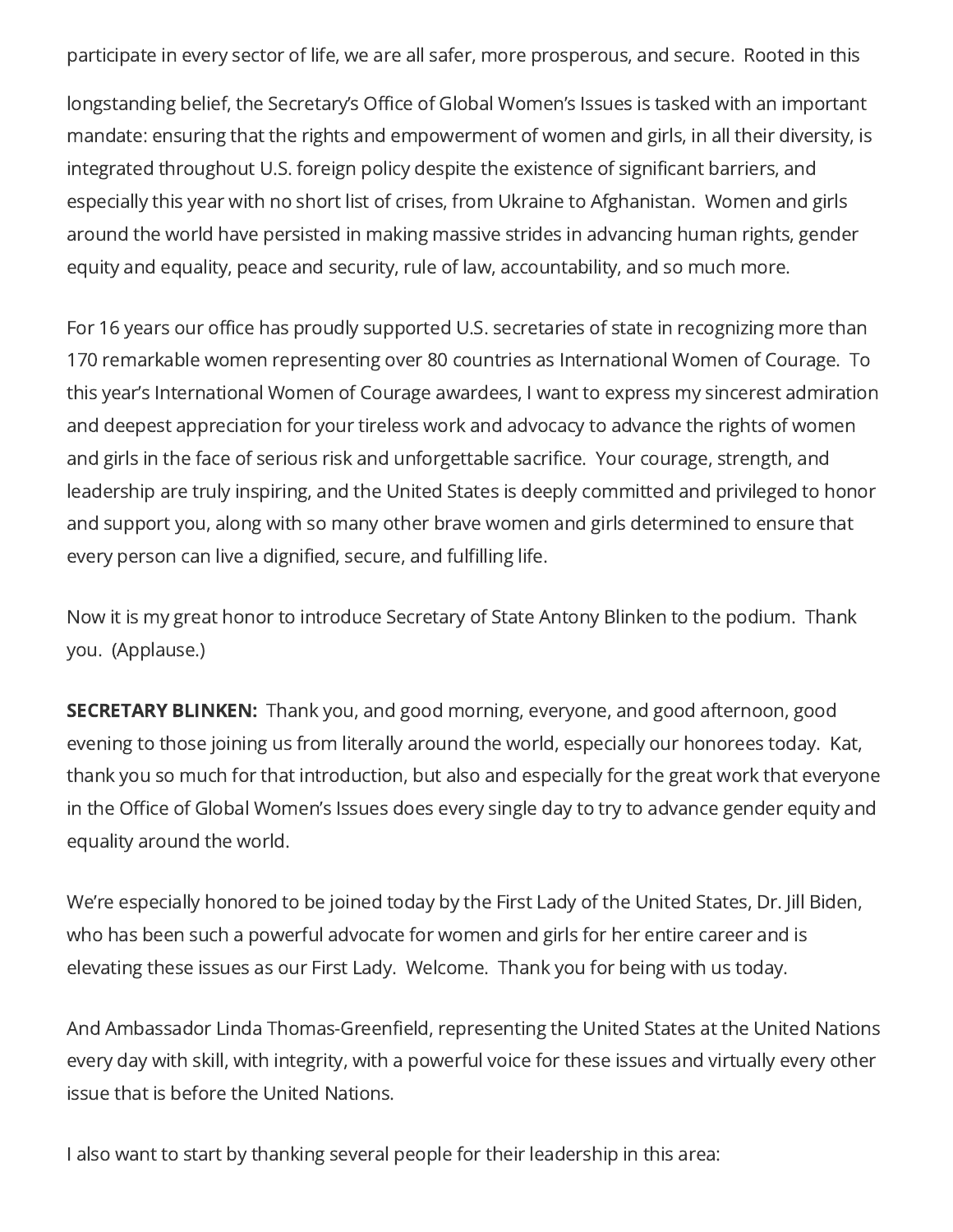Lee Satterfield, our assistant secretary of state for Educational and Cultural Affairs, connecting this year's honorees with people across the United States for learning and collaboration.

Jen Klein, the executive director of the White House Gender Policy Council, a true partner to the State Department.

And Rina Amiri, our new – not so new now – special envoy for Afghan Women, Girls, and Human Rights. As women and girls face continuing restrictions on their education, employment, freedom of speech, ability to move freely around their communities and country, Rina is helping lead our efforts to advocate for their rights and their freedoms.

As we meet, millions of Ukrainian women have fled their country with their families. Millions more have stayed to help their country fight against Russia's unprovoked, unjustified war. I saw many of them on the border with Poland just about a week ago, and it's something that stays embedded in your mind and memory as you see women coming across the border, children in tow, fleeing the Russian aggression. One of them is Ruslana Lyzhychko, a singer, democracy leader in Ukraine and a 2014 International Women of Courage awardee. During the EuroMaidan protests in 2013, Ruslana performed the Ukrainian national anthem every night – despite death threats – to cheer other protesters, to encourage nonviolence. She's in Ukraine now, using her voice to share information about the war.

Like Ruslana, this year's Women of Courage are making our world more peaceful, more just.

Across four continents they're tackling complex challenges, from organized crime to environmental degradation. They're advancing the rights of women, girls, LGBTQI+ people, and other marginalized groups. And despite harassment, violence, imprisonment, they persist.

Unfortunately, because of the COVID-19 pandemic, this year's awardees are joining us via video, but I am deeply honored to introduce and celebrate these remarkable women:

Simone Sibilio do Nascimento, a prosecutor in Rio de Janeiro, the first woman to lead the state's organized crime unit. She has taken on corruption, militias, drug trafficking. She's prosecuted high-profile cases of gender-based violence and attacks on activists, including the murder of a city councilwoman and her driver.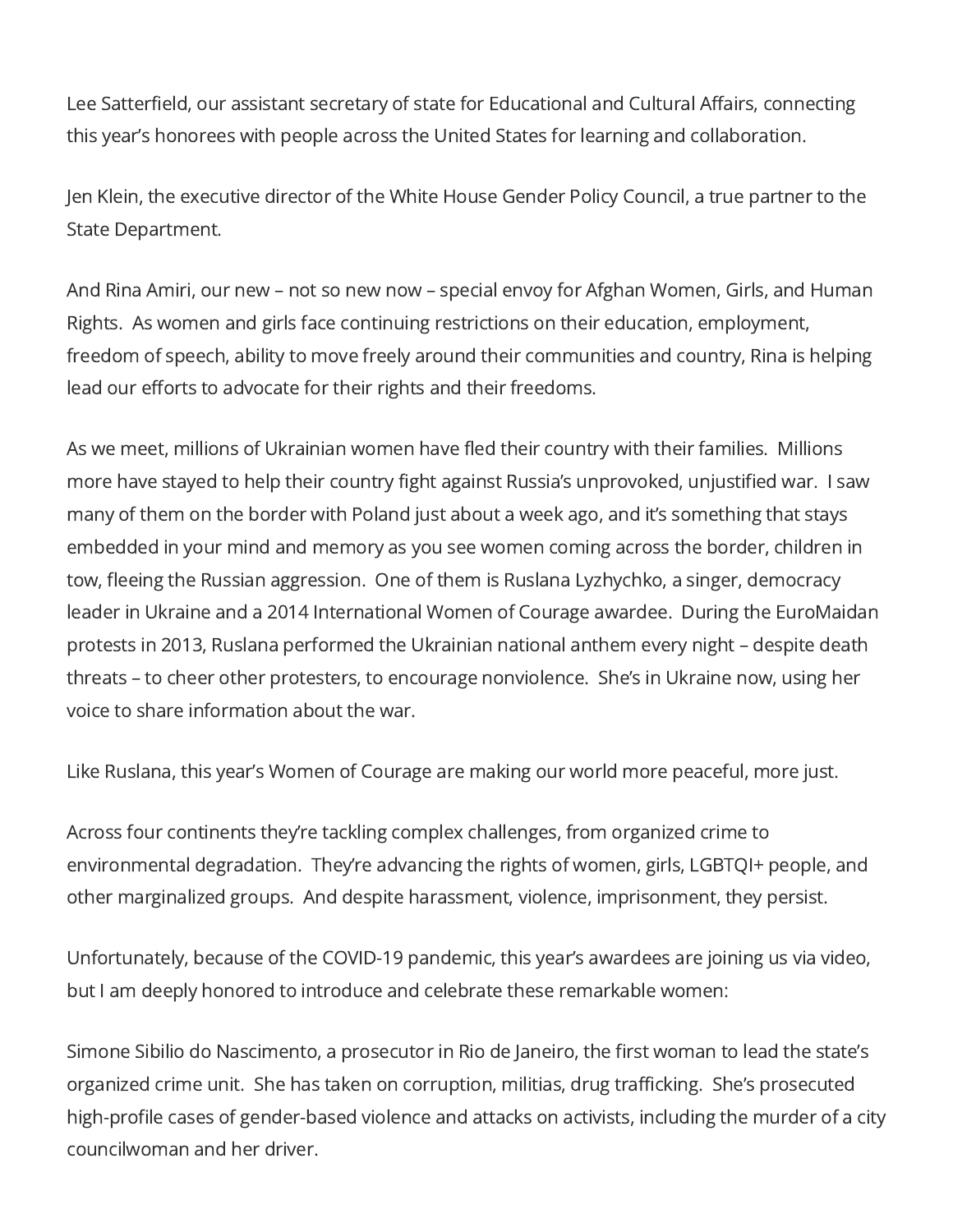In Cape Town, South Africa, Roegchanda Pascoe is a community leader who works to reduce gang violence. She's led marches, organized safety forums, established safe zones where children can play, and in 2019, was the only witness – the only witness – willing to testify against a gang leader in a murder trial. Despite three assassination attempts, her work continues.

Rizwana Hasan is a lawyer fighting for environmental justice in Bangladesh. She has led successful campaigns against commercial shrimp farming that hurt traditional fishermen and the filling in of ecologically vital wetlands around Dhaka by unscrupulous housing corporations. In another landmark case, she got the government to commit to restoring 44,000 acres of forest that is home to the Garo Indigenous community.

After Liberia's civil wars, in which violence against women was widespread, Facia Boyenoh Harris dedicated herself to reducing gender-based violence, increasing women's political participation. She has organized marches against rape, helped free protesters from jail, conducted outreach to first-time women voters, trained democracy activists, and works with girls to make sure that they know their rights, their worth, their potential.

Ei Thinzar Maung is a democracy activist in Burma. In 2015, she was imprisoned for organizing a 400-mile march protesting a ban on student unions and teaching in ethnic minority languages. During the regime's 2021 crackdown, she led other protests; a new warrant was issued for her arrest. Today, she is in hiding, but continues to advocate against the regime's oppression.

Josefina Klinger Zúñiga promotes ecotourism among Colombia's Pacific coast – an area with a history of conflict, driven by narcotraffickers and illegal armed groups. Her NGO brings together local fisherman, laborers, entrepreneurs to support tourism that protects the environment, creates jobs, empowers Afro-Colombians and indigenous communities. A social leader who defends the land and the rights of people, Josefina has been targeted for assassination. Her education center trains young people to carry her work forward.

In Moldova, more than one in three women and girls over the age of 15 have experienced domestic violence. Though she faced powerful opposition, Doina Gherman, a member of parliament, campaigned for Moldova to ratify the Istanbul Convention, recognizing gender-based violence as a human rights violation. She also led the push for a gender quota in elections. Moldova now has one of the world's highest rates of women's political representation. I was there about ten days ago A remarkable president a remarkable president prime minister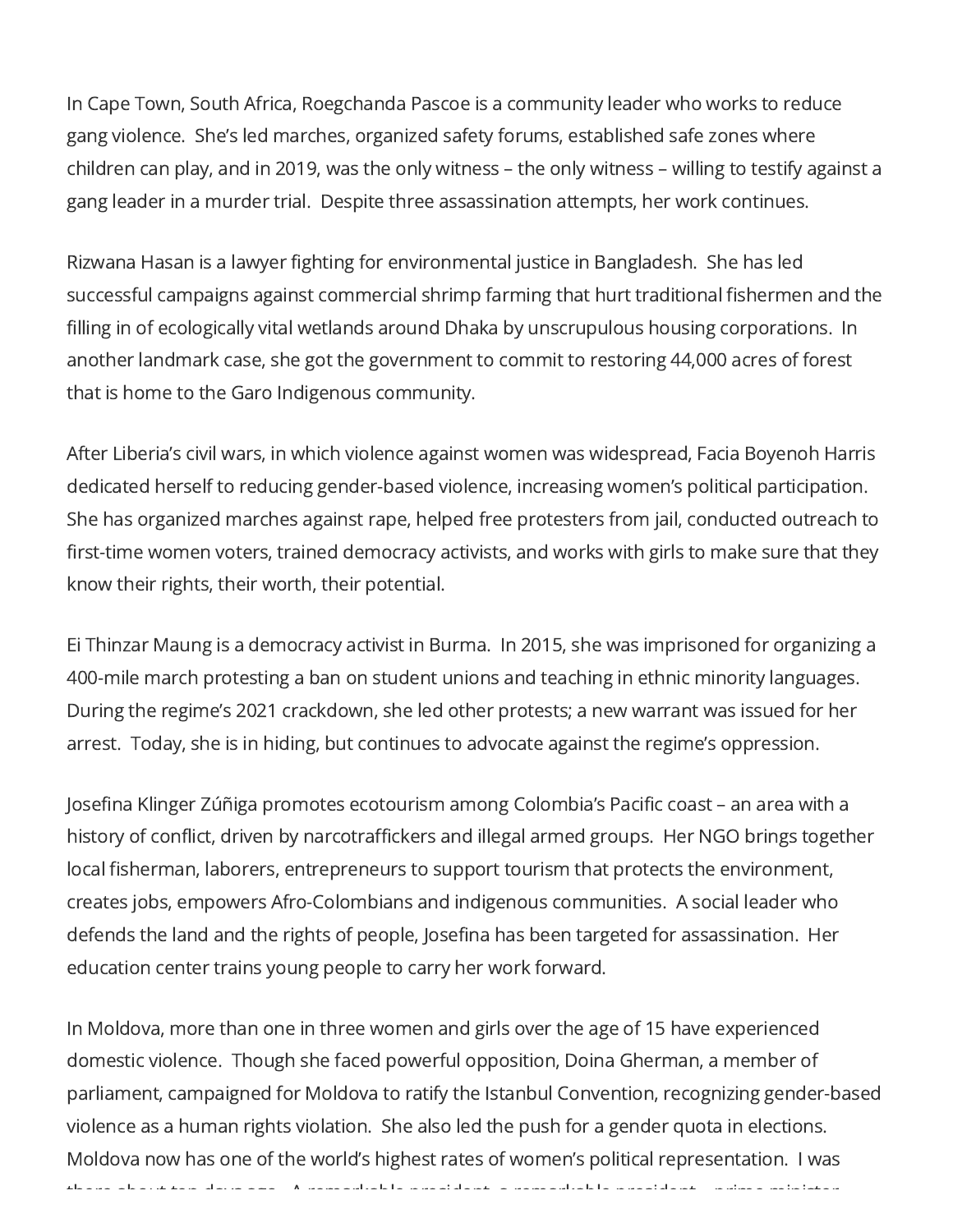there about ten days ago. A remarkable president, a remarkable president – prime minister,

excuse me – who both happen to be women, leading that country through a very challenging time.

Taif Sami Mohammed, Iraq's deputy finance minister, director general of the budget department. Because of her persistent efforts to end corruption, she has earned the nickname "Iron Woman." Despite threats, she has stopped bribes, uncovered schemes to inflate payrolls and enrich corrupt officials, redirected significant resources back to programs that serve the Iraqi people.

In December, Phạm Đoan Trang was sentenced to nine years in prison in Vietnam for her writing on democracy and human rights. She wrote about crackdowns on protestors and secretly recorded her own police interrogation; when media outlets stopped printing her work, she founded her own. Despite facing threats – constant threats – she continued educating others about their rights. We condemn her unjust imprisonment; we call for her immediate release.

In Romania, Carmen Gheorghe fights for the rights of Roma women and girls, a group subjugated to racism and sexism, social exclusion, high rates of gender-based violence, including child and forced marriage. In the face of hostility, even hatred, from authorities and communities alike, Carmen supports Roma women as they protest, petition their government, seek equal access to education, to justice, and other sectors.

As a trans woman, Bhumika Shrestha knows the indignity of official documents that fail to reflect a person's gender identity. She fought for Nepal to add a non-binary option; in 2007, the supreme court made that change, and Bhumika later became the first trans person in Nepal to travel with an updated passport. Despite harassment, she continues to fight for expanded access to medical, economic, and legal services for LGBTQI+ people in Nepal.

Najla Mangoush, someone I know well – Libya's first woman foreign minister. An expert in conflict resolution, she was part of the transitional council that governed Libya in 2011 and has worked ever since toward more unified, democratic governance. In 2021, less than a year after the ceasefire, she convened top military representatives from both sides. The next month, they agreed to the complete withdrawal of all foreign forces, fighters, and mercenaries from Libya – a work that is ongoing. I'm proud to be her counterpart and her colleague.

These twelve women are separated by thousands of miles – but they are united in their dedication to serving their countries and communities with extraordinary courage and self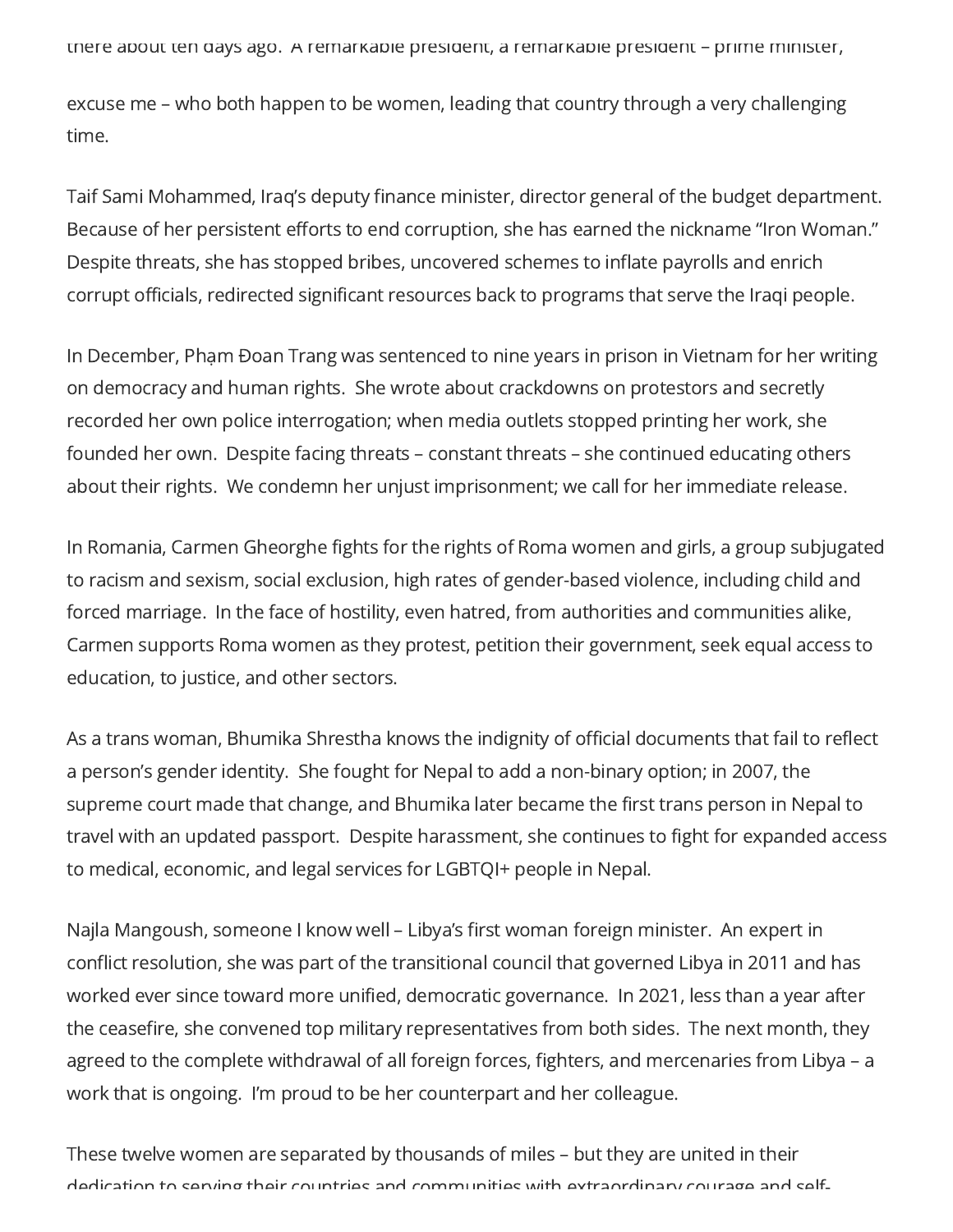sacrifice.

The United States stands with them. We've seen the remarkable progress they've made toward building peace, building security, building equality, building justice. And through our diplomacy, we're working alongside them to advance those goals.

We also want to lift up other women like them. We know there are future Facias, and Bhumikas, and Carmens who share many of the same aspirations – and face many of the same obstacles.

That means we have to address gender inequities that often relegate women to the sidelines and combat the violence that women and girls around the world endure every single day. That's why we're incorporating women's equal rights throughout our foreign policy, with initiatives like the National Strategy on Gender Equity and Equality.

And we know policies designed with women and girls in mind are more effective and more enduring. By advancing gender equity, we can achieve greater prosperity and more lasting peace and security for all.

I'm grateful to this group for sharing their experiences with us at the State Department – and not just with us; with communities across our country. Through our International Visitor Leadership Program, this year's awardees will meet with American public servants, with activists, community leaders working on the same issues that they work on every day. And I know our American hosts will learn so much from their expertise, from their innovation, from their courage.

Thank you for being generous with your time, with your wisdom – and for bringing others along with you on the journey to a better world.

Thank you all for joining us to celebrate these truly extraordinary women. And it's wonderful to be with everyone today. Thank you. (Applause.)

(Video messages are played.)

(The First Lady gives remarks.)

(Video messages are played.)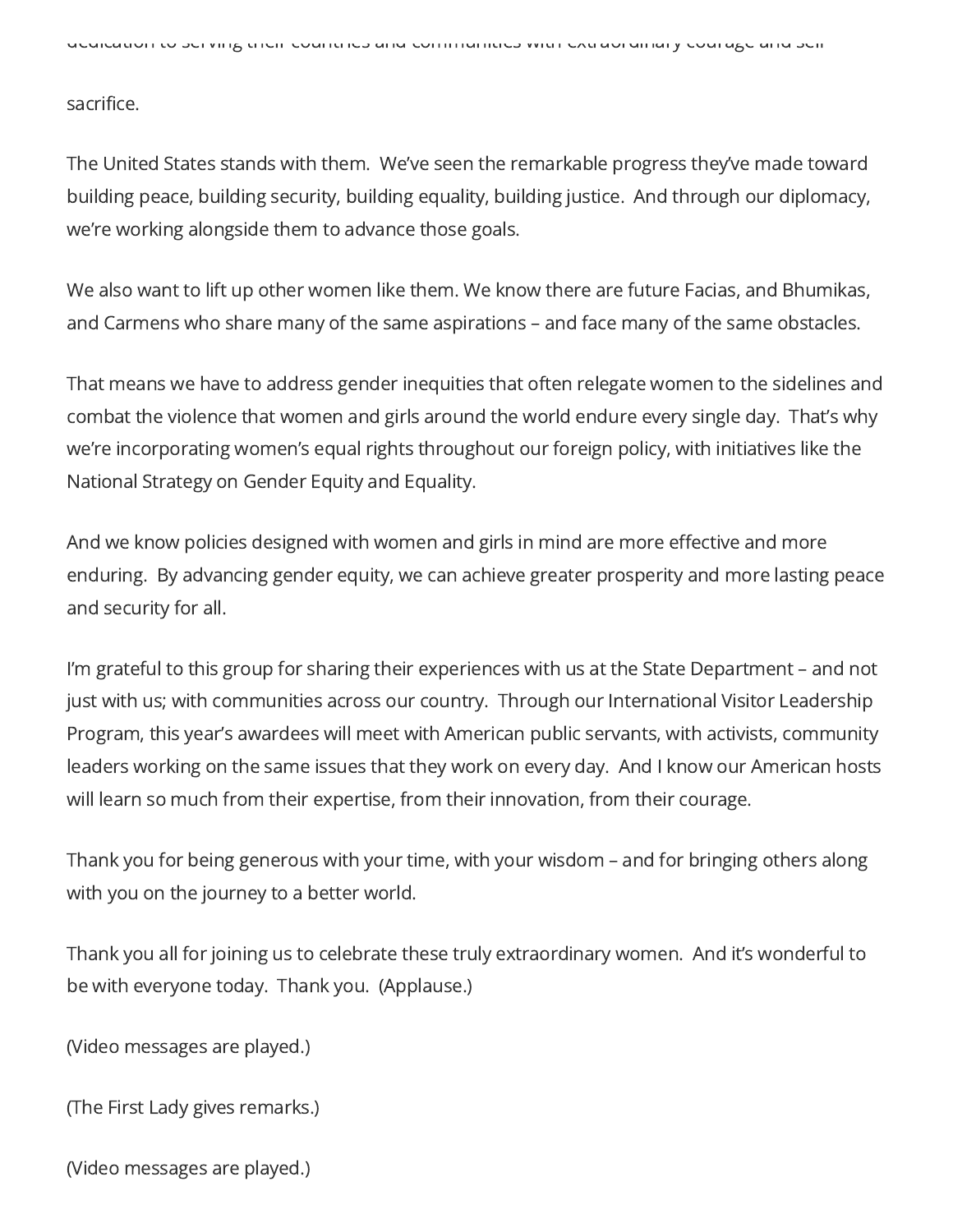MS FOTOVAT: Ladies and gentlemen, the representative of the United States of America to the United Nations, Ambassador Linda Thomas-Greenfield. (Applause.)

AMBASSADOR THOMAS-GREENFIELD: Good morning and thank you. It's really an honor to be here, and I'm so grateful to be here with First Lady Dr. Biden and Secretary Blinken and the State Department for hosting this inspiring event. Most of all, I am in awe of the heroines we are here today to celebrate. You are activists and journalists, peacemakers and parliament members; you are prosecutors fighting organized crime and corruption; you are community leaders bravely testifying against gang leaders; you are defenders of the environment, of indigenous rights, of LGBTQI+ rights, of human rights. You have shut down sexual harassment and lifted up the next generation of women leaders. You listen, you lead, and you show courage beyond belief.

Of course, far too many courageous women are not able to be here, and that includes one of our honorees, Phạm Đoan Trang, who is in prison in Vietnam for her work to protect human rights and promote political participation. And then there are the tens of thousands of other women, too many to count, who demonstrate unimaginable bravery in the face of impossible cruelty each and every day.

Right now I cannot stop thinking about the mothers in Ukraine – the mothers who have been forced to give birth in bomb shelters; the mothers who've been forced to pass their children alone, terrified, into crowded trains leaving the country; the mothers who've taken up arms to defend their families, their communities, their country. And then there are the women and girls in Afghanistan, who are being excluded from schools and jobs after decades of progress; or the women and girls in Ethiopia, who are being subjected to rape as a weapon of war. These are all our sisters. You are here to represent them and all the women facing such grave challenges throughout the world, and it is on us, all of us here in this room and across the world, to do right by them.

For our part, at the United Nations, today marks the opening of the 66th session of the Commission on the Status of Women. It's a massive annual session where the world's governments come together to advance gender equality and the empowerment of women, and this year we're paying particular attention to the role of women in the climate crisis, both how women and girls are acutely affected and how we are poised to lead the way forward. I was proud to announce our diverse delegation to CSW today which will champion our values and the

f ll l d f l f d f l d d d l ll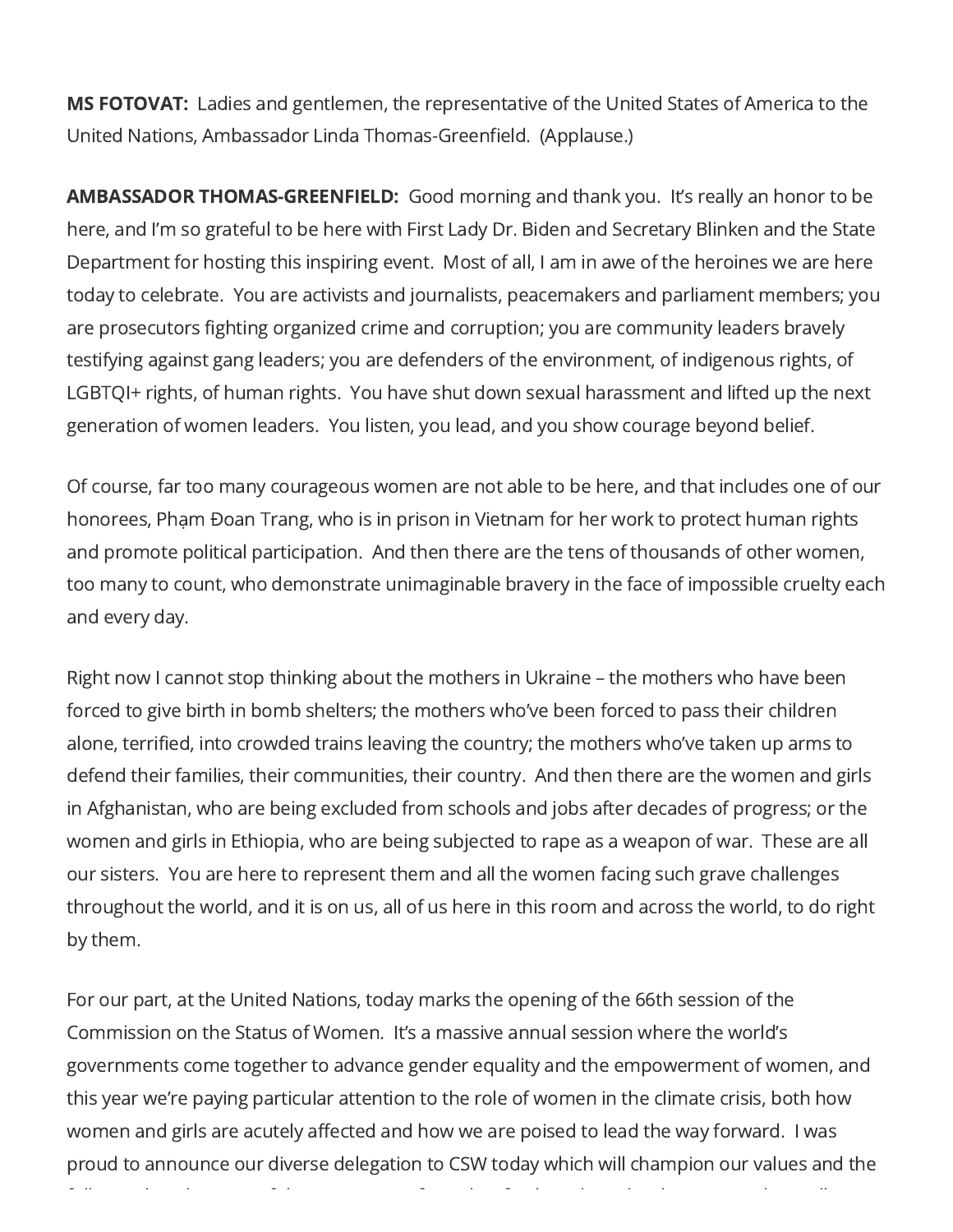full, equal, and meaningful participation of – and – of girls and gender diverse people on all

fronts. They understand, just as you do, how important it is that we speak up for those who are not in the room.

Our keynote speaker, Foreign Minister Dr. Najla Mangoush, is also about to do just that for us. She became the first female foreign minister of Libya almost exactly a year ago today, right around the same time I became the ambassador to the United Nations. During Libya's 2011 revolution, she headed the National Transition Council's public engagement unit, dealing directly with Libya and the world's civil society organizations. She's an expert in and a practitioner of conflict resolution, which she studied as a Fulbright scholar and then as a PhD student here in the United States before becoming an assistant professor of law at Benghazi University.

But more powerful than any degree or title, Foreign Minister Mangoush embodies stalwart bravery in the face of harassment and threats, sexism and violence. And while men make war, she seeks peace, and I know she is proud to speak on behalf of all of the IWOC recipients today.

And with that, it's my privilege to introduce our keynote speaker, Foreign Minister Najla Mangoush. Thank you. (Applause.)

**FOREIGN MINISTER MANGOUSH:** It is truly an honor and an enormous privilege to speak on behalf of the Women of Courage award recipients. My sisters, and the very brave and courageous women all around the globe, it is with great humility that I stand before you as an honoree for the International Women of Courage award, which has been established in the United States of America as the biggest advocate of human rights. My voice echoes for all women. We must do what is right and continue to uphold and encourage each other in advocating of the rights of all.

Madam First Lady, Secretary Blinken, and all the State Department, I say thank you for selecting the 12 recipients from around the world for their acts of courage and bravery. I realize that there are more women that should have been nominated. We all know that there are many more women from around the globe who demonstrates exceptional courage every day, women who decide to make difficult choices and take the bumpier road, not knowing where the road would lead but still take the risks. They know that their choices may cause drastic changes in their societies, and at times of adversities that they continue to follow their inner compass and take the chance to create differences within their communities.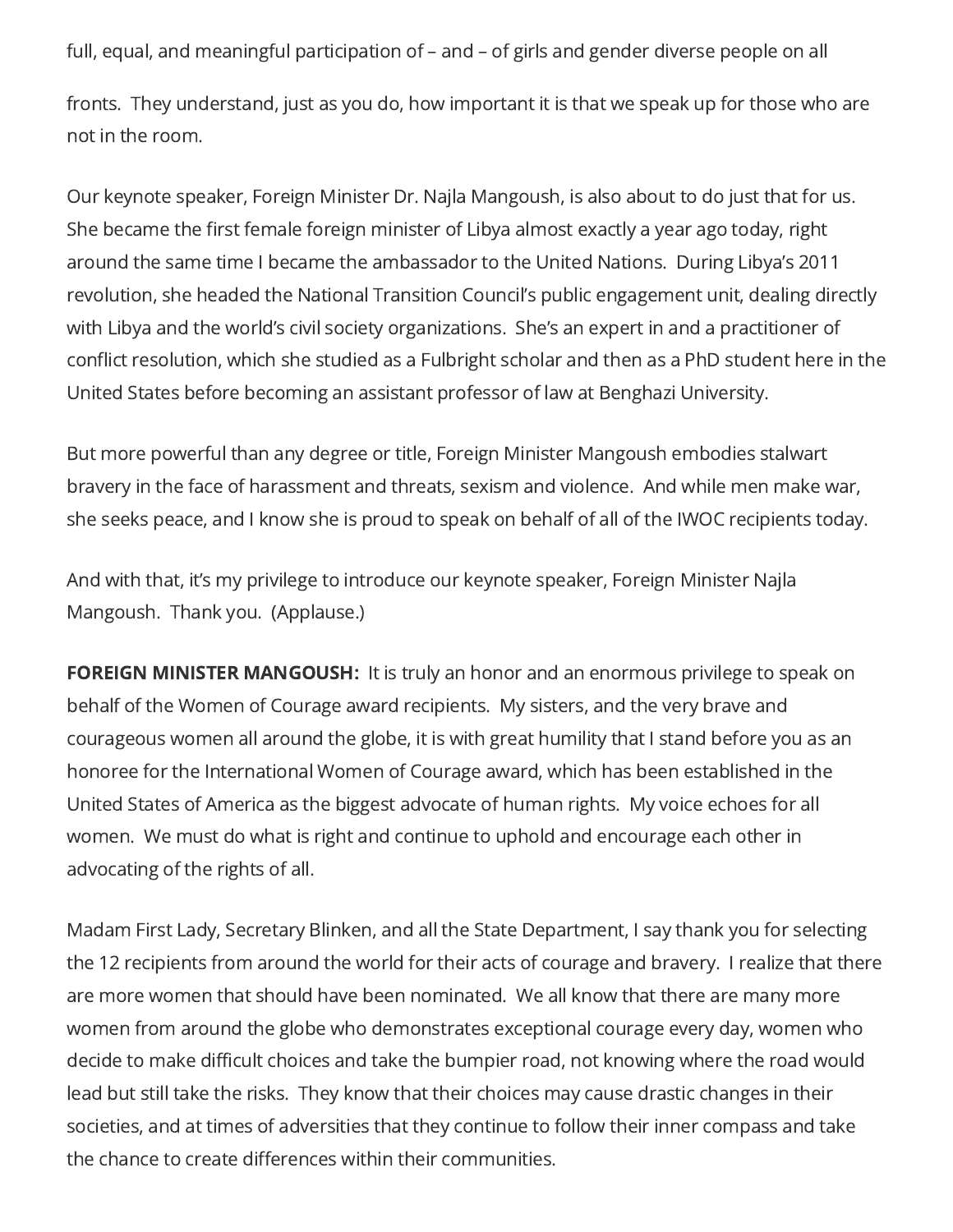The way that I understand courage is that there is no courage without vulnerability. Brené Brown said, "How can we be courageous without being vulnerable?" She added, "True courage comes when we decide it take [it]" – risk – "without knowing the outcome. It means showing up and letting yourself be seen, despite the risk. When you show up in this way, you open yourself up to joy and connection, but you can only do it by accepting that there could be pain."

When you show up to work the day after you got divorced; when there are young girls walking to their schools knowing that they may lose their lives because of ongoing conflict; when you decide to leave your kids for a greater cause because you decided to teach them to be brave and strong instead of being – depend on you all the time; when you decide to listen to your true self when it is hard to speak up; when you decide to be a woman in senior position, knowing that that means you'll be under the microscope all the time, being judged, criticized, and bullied – that's courage.

Women who decide to risk it all and leave their home countries, their safe havens, in search of self-fulfillment elsewhere, that is courage. Women who believe in change, no matter how small, and seek to make it happen in their families, societies, and countries, these are all courageous women – not to mention women in politics, something I also get to experience firsthand every day. When you are the only woman at the table, you are being ignored, overlooked, and not addressed, it can be very intimidating. They can make you feel invisible. Then the flame inside you ignites; your aura and your presence forces them to acknowledge and respect you. This gives you the confidence to move forward and continue to pave the way for other women in reaching their great potential.

In closing, Albert Einstein once said women who follow the crowd will usually go no farther than the crowd. Women who walk alone are likely to find herself in places no one has ever been before. We should continue to unite and build up each other in a world that often overlooks our accomplishments.

On behalf of all the 12 selected recipients of the Women of Courage award, I would like to thank you once again. (Applause.)

**MS FOTOVAT:** Ladies and gentlemen, the Special Envoy for Afghan Women, Girls, and Human Rights, Rina Amiri. (Applause.)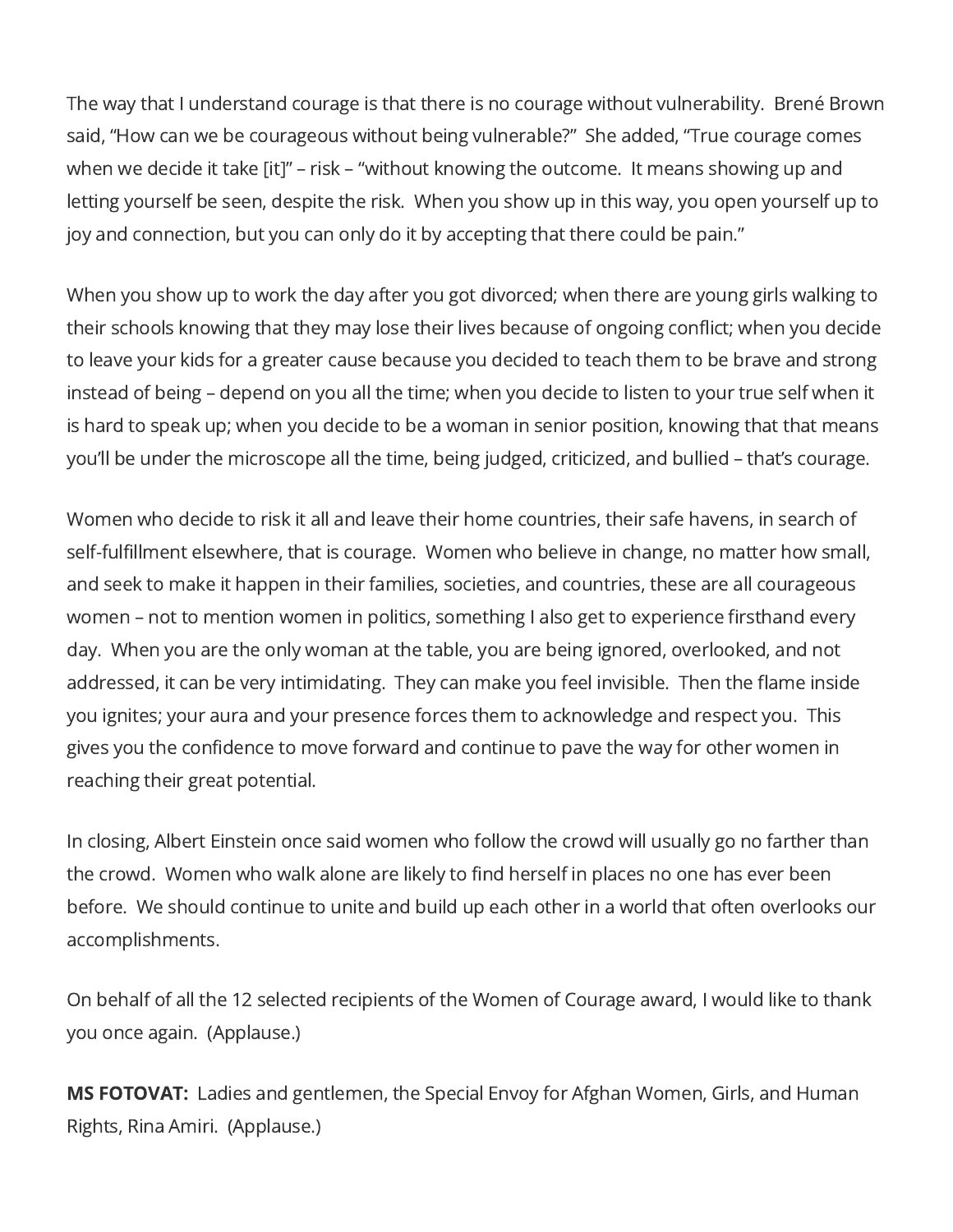MS AMIRI: Thank you very much. I want to begin by thanking First Lady Biden, Secretary Blinken, Ambassador Thomas-Greenfield for their powerful words, and by congratulating the awardees of this year's International Women of Courage.

Sometimes I wish the world did not demand so much courage of women. They're courageous because of the daily inequities and injustices of the world. As President Franklin Delano Roosevelt said, "Courage is not the absence of fear, but rather the assessment that something else is more important than fear."

There is perhaps no place in the world where this is truer for women than in Afghanistan. On August 15th, when the Taliban took over Kabul, Afghan women from all walks of life were stripped of their rights overnight. I want the audience to imagine themselves in this situation. I often do. I'm haunted by it.

I imagine waking up and being told that I and the women and girls in my family no longer have the right to be educated, to work, to speak up, support our families, or leave our houses without fear of dire repercussions. Thousands of Afghan women and their families, including many of our IWOC awardees, were either forced to flee or now endure this reality themselves. Over 40 million Afghans face one of the worst humanitarian situations, and again, women and girls are bearing the brunt of it like they do in every conflict situation.

Nonetheless, Afghan women have responded with resilience and courage. We have witnessed these women inside Afghanistan boldly standing up for their rights. Those forced into exile, including IWOC awardee Roya Sadat, who's here with us today, and countless others continue to persevere and fight for a better Afghanistan. They do so because they must. They are fighting not only for their rights, but for the collective future of all Afghans.

Women are the entry point of inclusion everywhere, and without the inclusion of Afghans and all their diversity, Afghanistan will descend into further conflict. Their struggle is a collective struggle. Their struggle for an Afghanistan that is at peace with itself and its neighbors is our collective struggle. This is why Secretary Blinken established my office, as well as appointing Senior Advisor Stephenie Foster to address women's evacuation and resettlement needs.

Since assuming my position, I have focused on leveraging the priorities of Afghan women in discussions with the Taliban and the international community As Afghan women have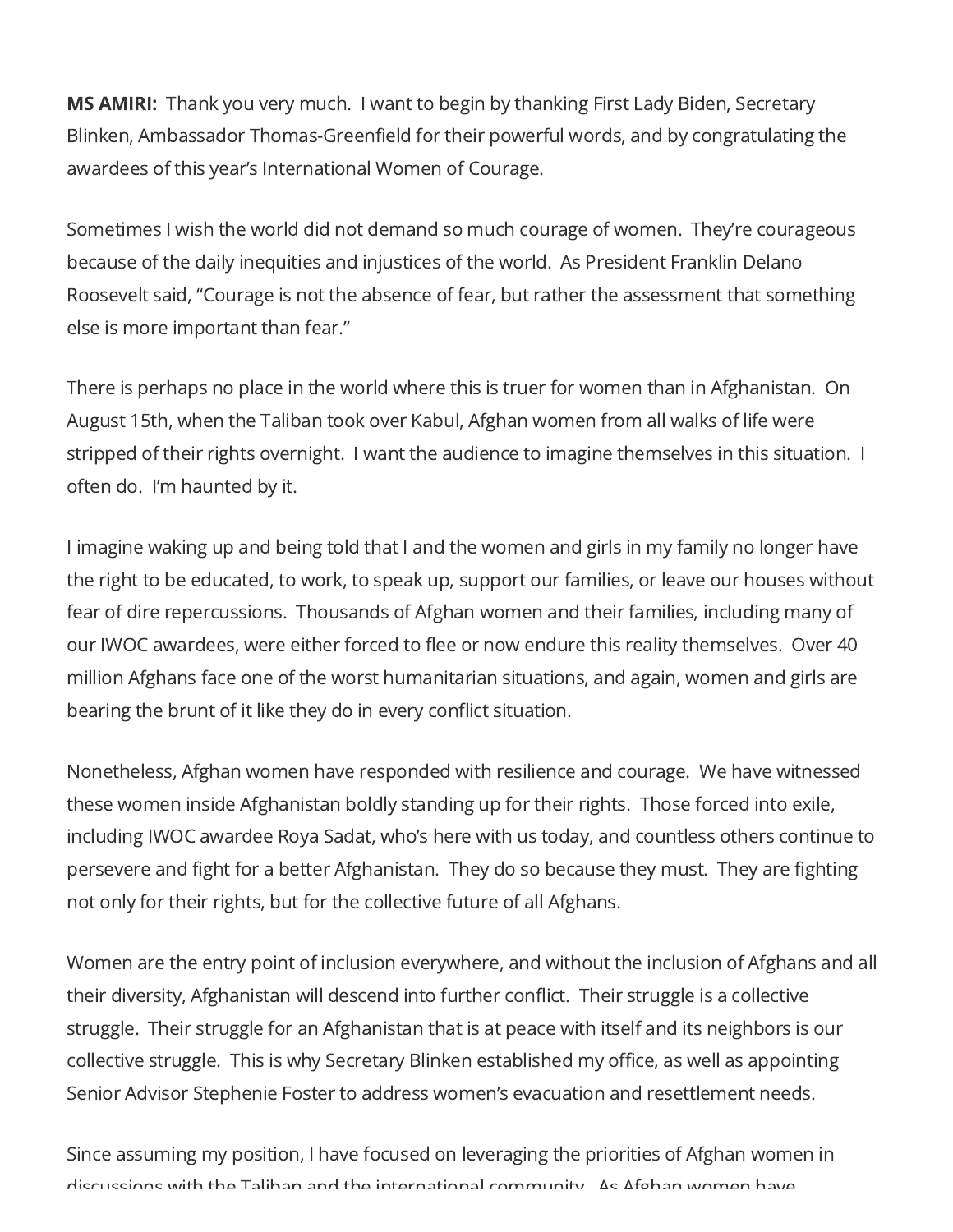emphasized, education for all women and girls must resume after March 21st. The opening of some universities to women gives hope, but it must be matched by a national decree allowing girls' education at all levels to overcome the climate of fear and uncertainty. And education on its own is not enough. Afghan women and their families are asking: Why educate our daughters if they cannot use that education to work and put food on the table?

And they must be able to work in every sector to increase the prospects of lifting their families in Afghanistan out of poverty and into sustainability. Women are the linchpin of peace everywhere, and certainly for a peaceful Afghanistan. We must support them, stand with them in solidarity, and engage them as leaders to chart a better future for Afghanistan. They know better than anyone that this is a long road, but they shouldn't walk it alone. They have risen before, and they will undoubtedly rise again. Thank you. (Applause.)

MS FOTOVAT: Ladies and gentlemen, the assistant secretary for Educational and Cultural Affairs, Lee Satterfield. (Applause.)

ASSISTANT SECRETARY SATTERFIELD: Hello and thank you again to those joining us from all around the world today. I'm honored to join you and our incredible awardees. My name is Lee Satterfield, and I lead the Bureau of Educational and Cultural Affairs here at the U.S. Department of State. Our mission is to increase mutual understanding between the people of the United States and the people of other countries. I also want to express our deepest appreciation for our First Lady Dr. Biden and Secretary Blinken for their steadfast commitment to our work in peopleto-people diplomacy. And a special thank you to the Secretary's Office of Global Women's Issues, and our embassies all around the world.

I'd like to acknowledge the work of my team with the International Visitors Leadership Program, IVLP for short. We've prepared a dynamic virtual program in the days and weeks ahead for the International Women of Courage awardees. The IVLP is the Department of State's premier professional exchange program. The program connects current and emerging foreign leaders with American counterparts and communities, and it strengthens the U.S. engagement with countries all around the world.

To this year's International Women of Courage awardees, the passion and dedication you display in your work and your lives is inspiring. Through the IVLP, you'll have a chance to meet Americans